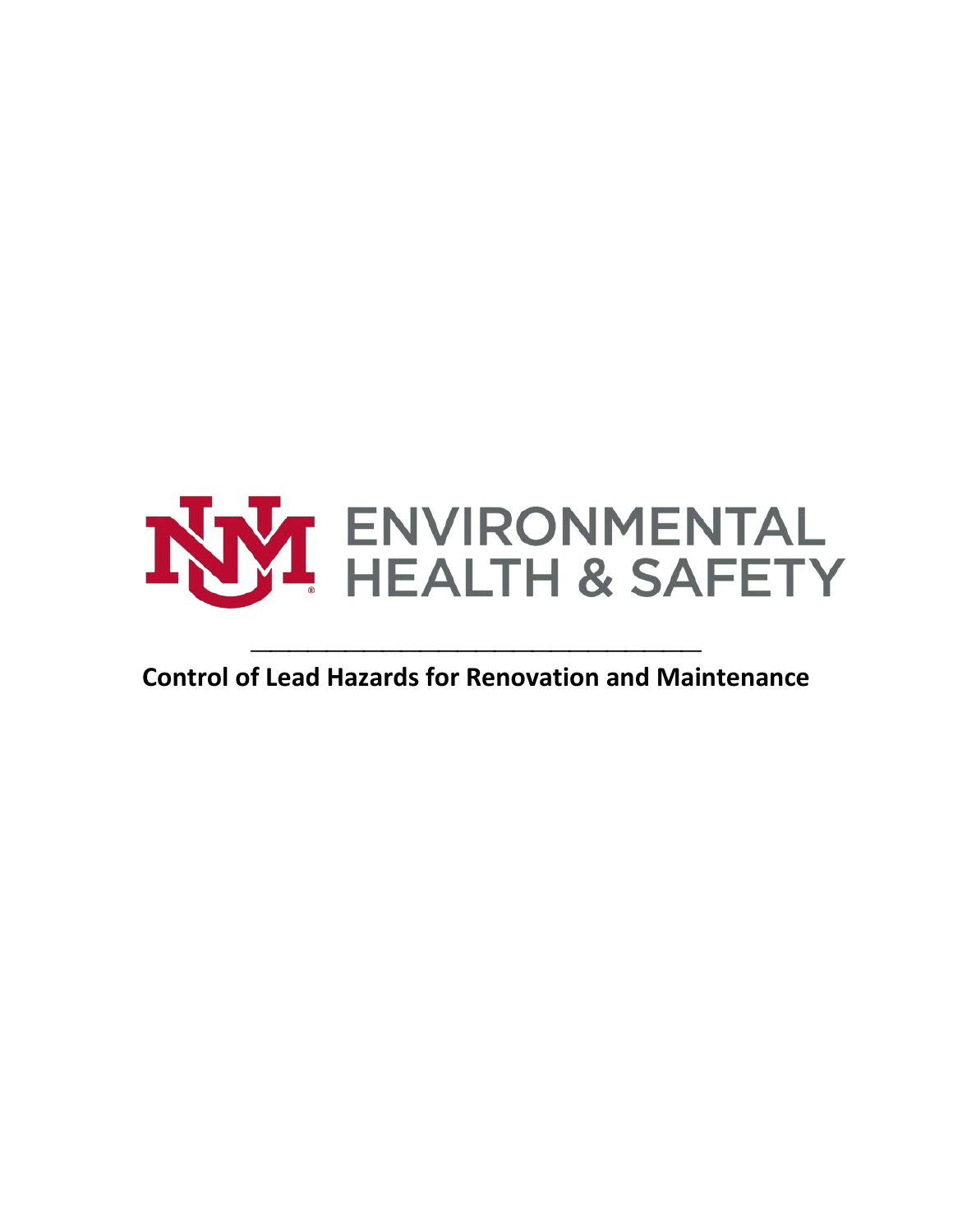

*This page intentionally left blank*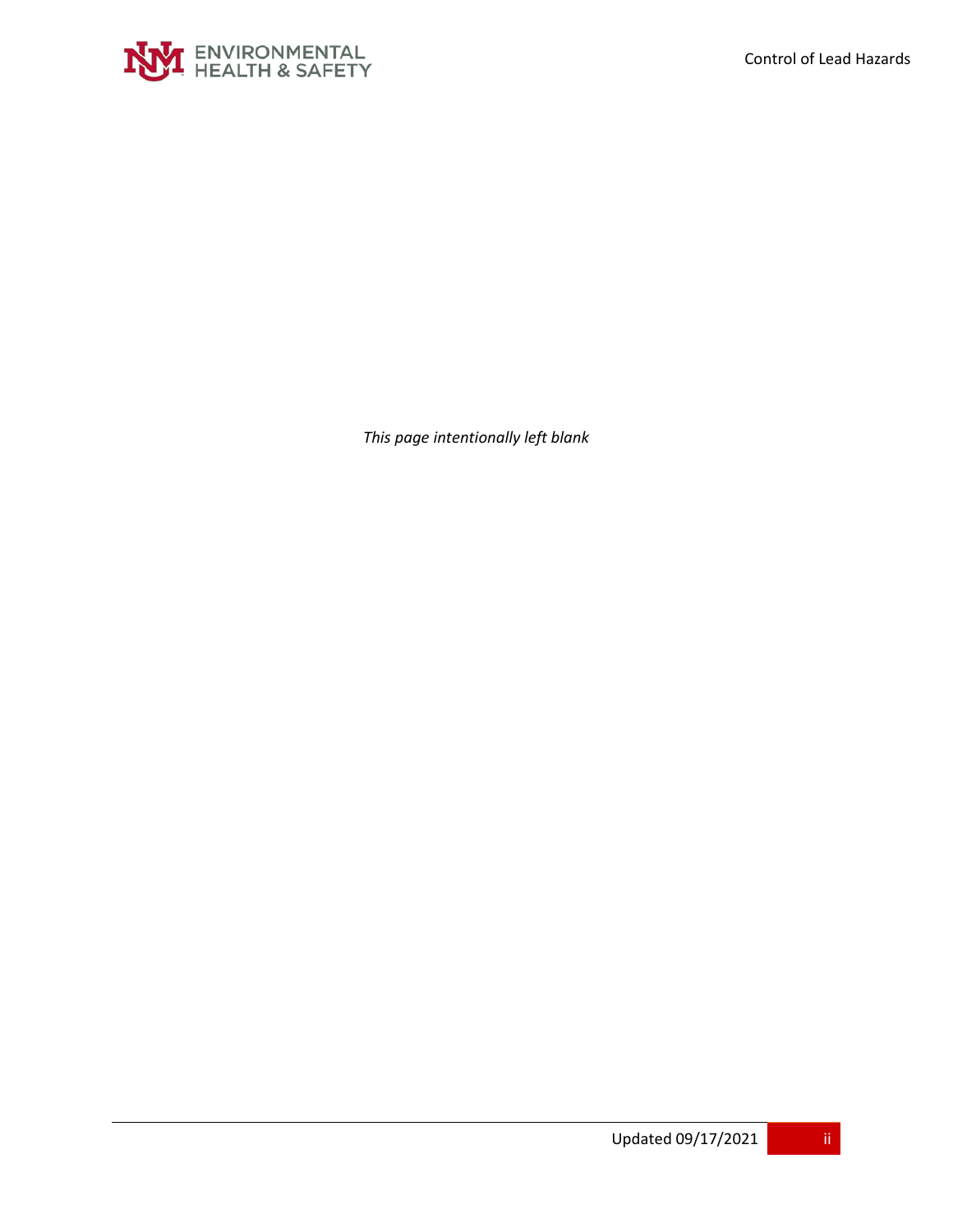

#### **UNIVERSITY OF NEW MEXICO Department of Environmental Health and Safety**

ley 13 Hell

Casey Hall Director

Zachary Poterso 23 MDT)

> Zachary Peterson Safety Manager

Melissa Terry

Melissa Terry Chemical Hygiene Officer

V Mp ep 20, 2021 10:11 MDT)

Viktor Gough Unit Administrator I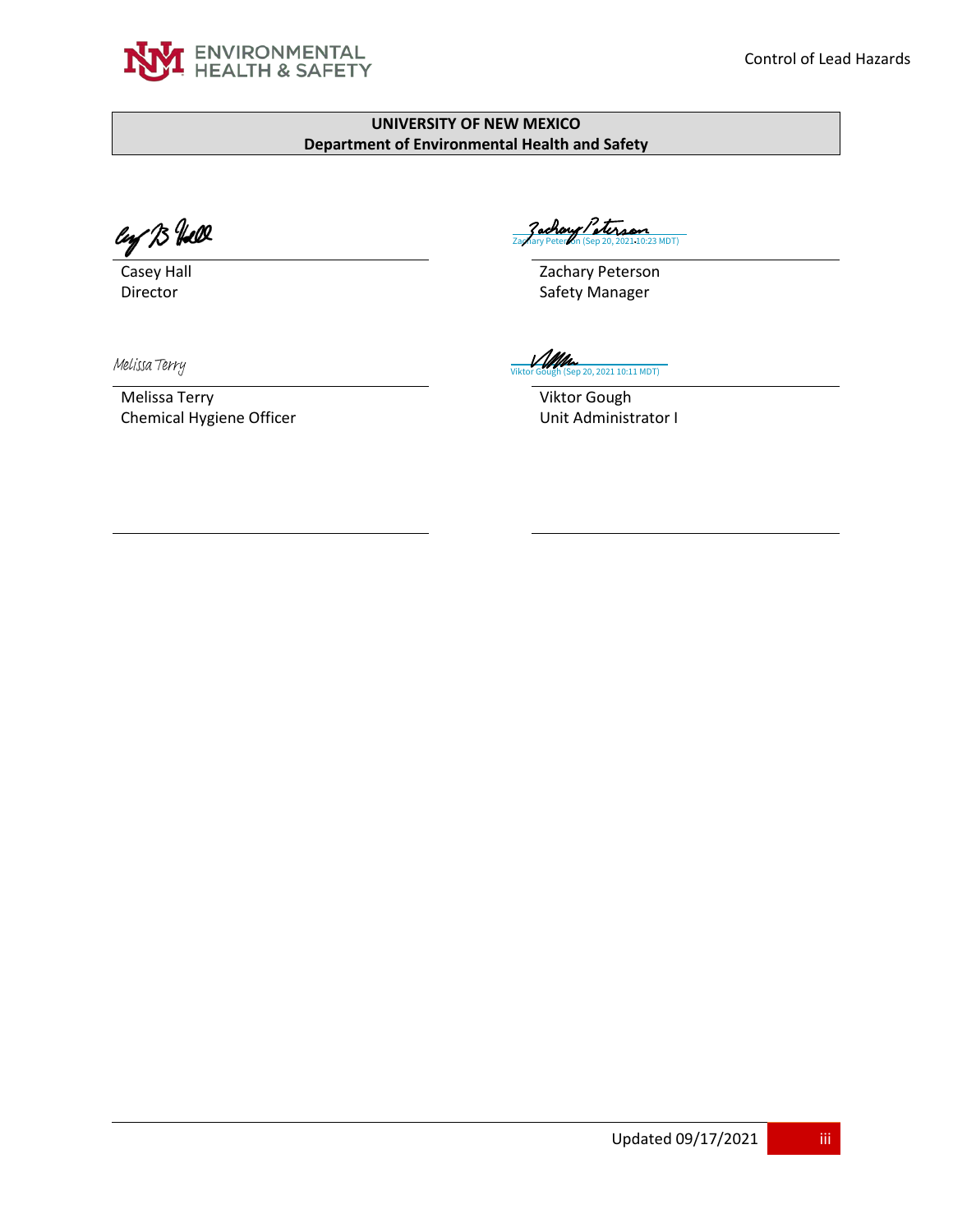

## **DOCUMENT REVISION LOG**

#### Document: **Control of Lead Hazards for Renovation and Maintenance**

| Rev. No.                | <b>Effective Date</b> | <b>Revision Description</b> | <b>Pages Replaced</b> | Completed by:            |
|-------------------------|-----------------------|-----------------------------|-----------------------|--------------------------|
| $\overline{\mathbf{1}}$ |                       | <b>Updated Information</b>  |                       | MT                       |
|                         |                       | <b>Updated Format</b>       |                       | $\overline{\mathsf{sc}}$ |
|                         |                       |                             |                       |                          |
|                         |                       |                             |                       |                          |
|                         |                       |                             |                       |                          |
|                         |                       |                             |                       |                          |
|                         |                       |                             |                       |                          |
|                         |                       |                             |                       |                          |
|                         |                       |                             |                       |                          |
|                         |                       |                             |                       |                          |
|                         |                       |                             |                       |                          |
|                         |                       |                             |                       |                          |
|                         |                       |                             |                       |                          |
|                         |                       |                             |                       |                          |
|                         |                       |                             |                       |                          |
|                         |                       |                             |                       |                          |
|                         |                       |                             |                       |                          |
|                         |                       |                             |                       |                          |
|                         |                       |                             |                       |                          |
|                         |                       |                             |                       |                          |
|                         |                       |                             |                       |                          |
|                         |                       |                             |                       |                          |
|                         |                       |                             |                       |                          |
|                         |                       |                             |                       |                          |
|                         |                       |                             |                       |                          |
|                         |                       |                             |                       |                          |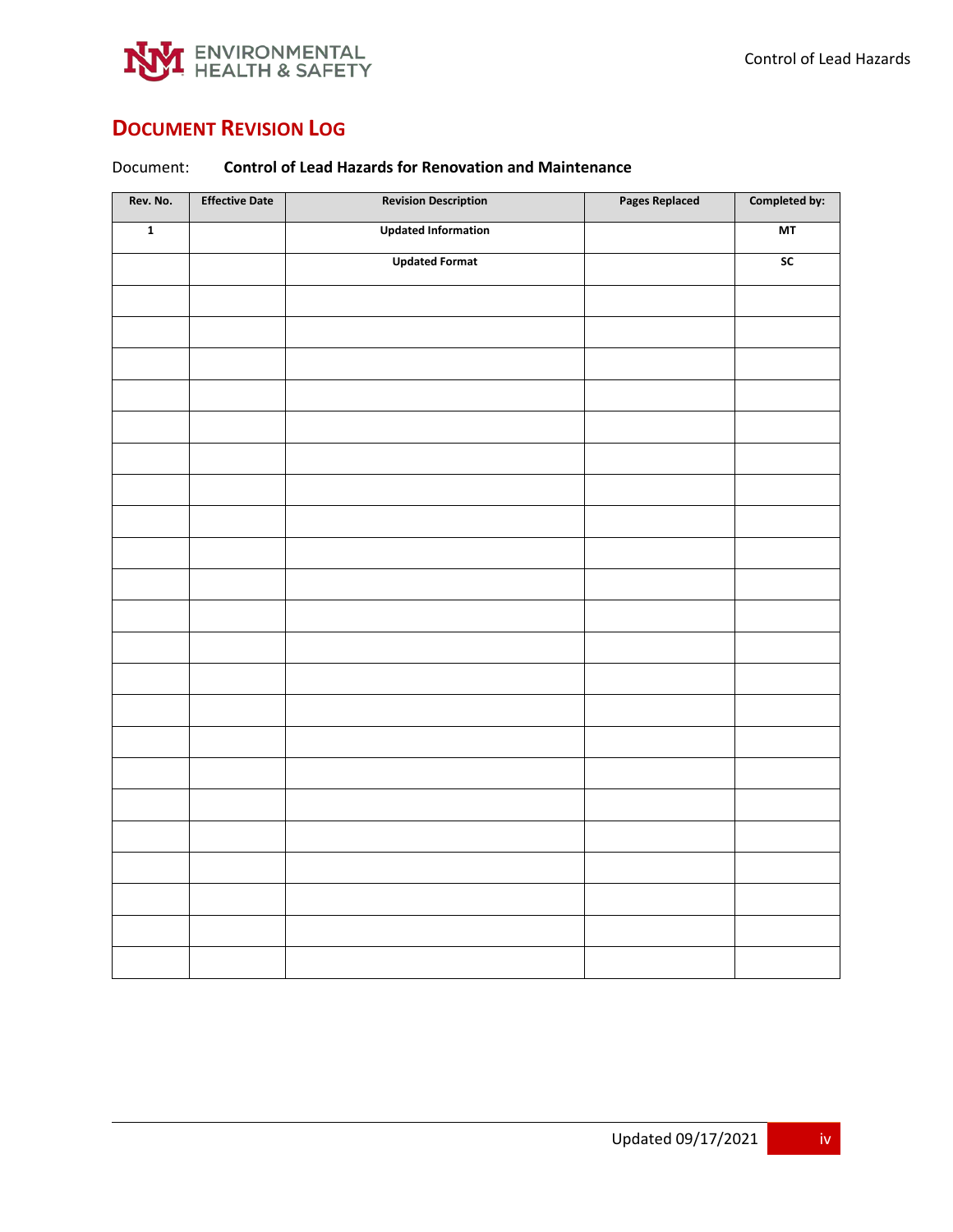

# **ACRONYMS & DEFINITIONS**

| <b>EHS</b>  | <b>Environmental Health and Safety</b>            |
|-------------|---------------------------------------------------|
| <b>EPA</b>  | <b>Environmental Protection Agency</b>            |
| FM          | <b>Facilities Management</b>                      |
| <b>ISS</b>  | <b>Institutional Support Services</b>             |
| <b>LBP</b>  | <b>Lead-Based Paint</b>                           |
| <b>OSHA</b> | Occupational Safety and Health Administration     |
| <b>PDC</b>  | Planning Design and Construction                  |
| <b>RCRA</b> | Resource Conservation and Recovery Act            |
| <b>TCLP</b> | <b>Toxicity Characteristic Leachate Procedure</b> |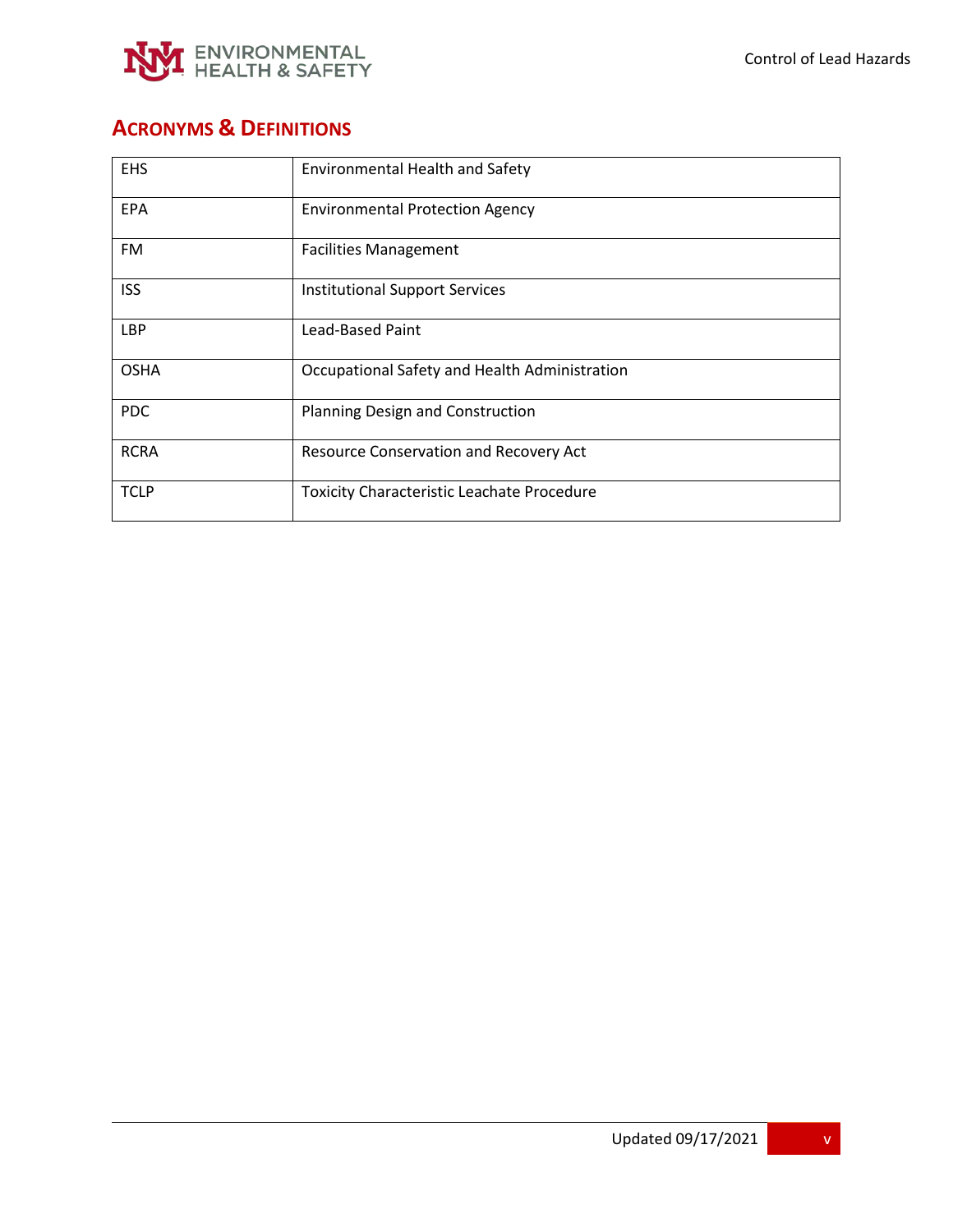

# **TABLE OF CONTENTS**

| 2. |      |                                                                                |  |
|----|------|--------------------------------------------------------------------------------|--|
|    | 2.1. | ISS renovation/maintenance project planners and managers are responsible for:1 |  |
|    | 2.2. |                                                                                |  |
| 3. |      | $\label{lem:nonlinear} {\sf Implementation}\,\,\,\,\,\,\,\,\,\,\,\,$           |  |
|    | 3.1. |                                                                                |  |
|    | 3.2. |                                                                                |  |
|    | 3.3. |                                                                                |  |
|    | 3.4. |                                                                                |  |
|    | 3.5. |                                                                                |  |
|    |      |                                                                                |  |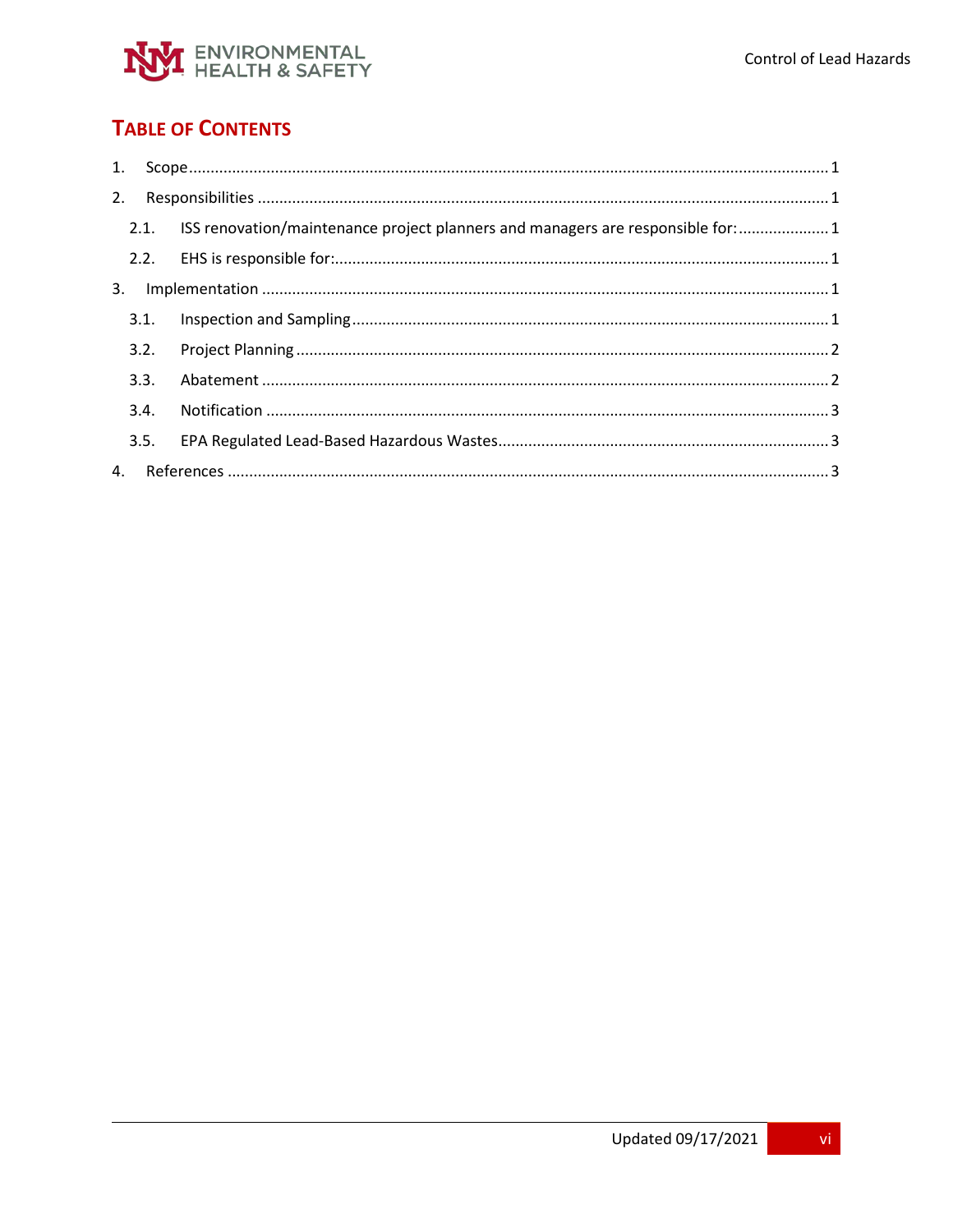<span id="page-6-6"></span>

Lead was a major ingredient in many types of paint until the late 1940s. In the early 1950s, other pigment materials became more popular; however, lead compounds were still used in some pigments and as drying agents. EPA defines lead-based paint (LBP) as paint containing greater than 0.5% or 5,000 parts per million (ppm) by weight. Federal regulations lowered the permissible lead content in dry paint film to 0.5% in 1973 and again in 1978 to 0.06%. Because of the potential for widespread use at UNM, we must expect that any building constructed earlier than 1978 may contain LBP.

## <span id="page-6-0"></span>**1. SCOPE**

This document describes appropriate methods for managing lead hazards associated with renovation/maintenance projects. It is intended to be used by UNM Institutional Support Services (ISS) departments such as Facilities Maintenance (FM) and Planning Design and Construction (PDC) who are involved with the planning processes of renovation and construction projects and those responsible for oversight during the construction phase. Renovation and construction project designers must contact the Environmental Health & Safety Department (EHS) EHS to ensure adequate and up-to-date information is utilized during the planning process.

## <span id="page-6-1"></span>**2. RESPONSIBILITIES**

#### <span id="page-6-2"></span>**2.1. ISS renovation/maintenance project planners and managers are responsible for:**

- Ensuring that all requirements of this policy are carried out as applicable to their specific projects; and
- Coordinating efforts between EHS and the selected contractor.

#### <span id="page-6-3"></span>**2.2. EHS is responsible for:**

- Advising ISS representatives concerning the lead hazards that may affect their projects;
- Assessing the presence and scope of lead-containing materials;
- Managing abatement contractors to remove LBP (when necessary) prior to project;
- Coordinating with a vendor to take samples of LBP components for laboratory analysis for purposes of classifying the LBP component as hazardous waste or non-regulated construction debris; and
- Acting as a liaison between UNM and regulatory authorities.

### <span id="page-6-4"></span>**3. IMPLEMENTATION**

### <span id="page-6-5"></span>**3.1. Inspection and Sampling**

When an upcoming renovation/maintenance project is beginning the planning phase by ISS department, notification and a written scope of work and plans are to be provided to EHS. Once EHS is informed of a project that may involve lead-based paints (LBP), EHS staff will perform or coordinate an inspection of the affected areas, to provide information that is essential to the project planning process. Specifically, inspection results will facilitate early decisions about expected occupational exposures to lead-contaminated dust, the necessity for abatement of LBP, control measures, and the potential for generation of regulated hazardous lead-contaminated waste.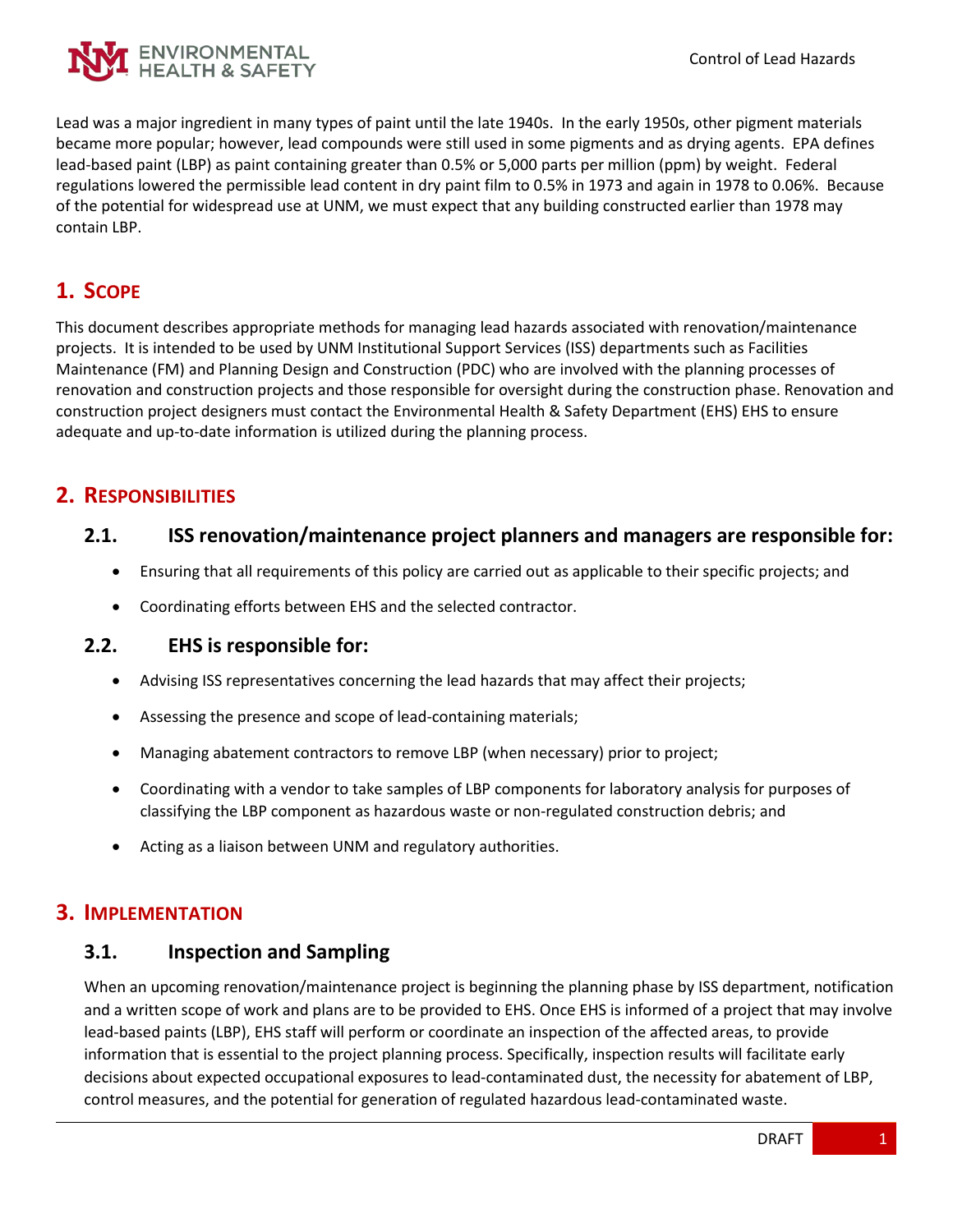<span id="page-7-2"></span>

Because of the potential impact on the project, it is paramount that inspections are conducted in such a manner to ensure that resultant information is useful. Therefore, a sufficient number of measurements or samples must be obtained (because of such variables as paint film thickness, inadequate mixing, number of coats, etc.) to assure accurate classification. EHS is responsible for coordinating the collection of samples by a vendor.

- XRF (X-Ray Fluorescence) Sampling. At least five (5) measurements must be taken of each homogeneous building component with a similar coating.
- Bulk Sampling for LBP. At least two (2) samples must be taken of each building component with similar coating. If sampling by scraping paint, the area scraped must be quantified. The paint within this test area (6.25 square centimeters is recommended) is scraped down to the substrate and submitted for analysis of lead content (in ppm) by an accredited laboratory.
- In addition to Bulk Sampling and XRF Sampling, EPA 40 CFR 745.223 allows for the use of EPA approved Rhodizonate-based or Sulfide-based LBP test kits. However, this method is potentially less effective than the other two methods and therefore is not recognized as an appropriate method of determining LBP at UNM by EHS.
- Sampling for waste disposal by the EPA's Toxicity Characteristic Leachate Procedure (TCLP) test. Representative composite samples of at least 125 grams will be taken of the materials expected to become construction debris during any renovation and/or demolition of buildings, and which were determined to be LBP during XRF and bulk sampling. Although, regulations require this sampling to occur on materials containing greater than 10,000 ppm of lead, it is typically appropriate to sample all items determined to be LBP. These composite samples are to be submitted for lead analysis by the EPA's TCLP test by an accredited laboratory. Whenever TCLP analytical results show lead levels in the extract at or above 5.0 milligrams per liter, these materials are regulated by the Environmental Protection Agency as hazardous wastes, and cannot be legally disposed at regular landfills.

## <span id="page-7-0"></span>**3.2. Project Planning**

Once the inspection is complete, EHS will present a report of the measurements taken, coupled with specific recommendations to the ISS project planners. Such recommendations will address, but not necessarily be limited to the following areas:

- Necessity for abatement prior to general construction, renovation and/or demolition;
- Types of engineering and administrative controls necessary to protect employees in potentially affected areas;
- Management of lead-contaminated waste materials; and
- Advising ISS on notification requirements to contractors.

### <span id="page-7-1"></span>**3.3. Abatement**

When LBP will be disturbed during the course of renovation/maintenance activities and is determined by TCLP to be hazardous waste, abatement by a specialized abatement contractor will be required. All work will be managed by EHS and performed by a contractor who has been prequalified by EHS, and who is contractually obligated to comply with all applicable OSHA and EPA regulations.